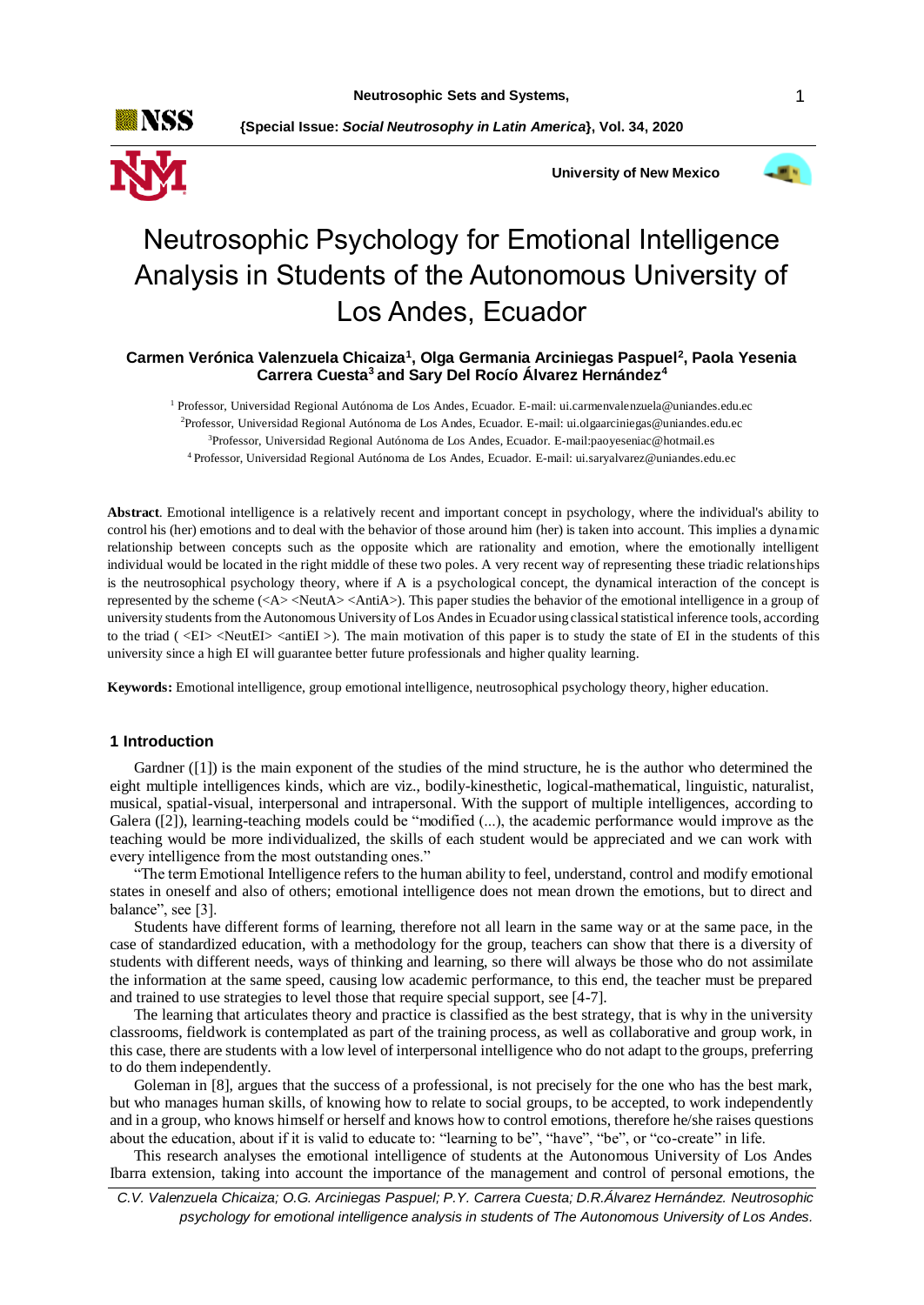ability to work as a team and the interrelationship between classmates because the educational environment is a variable that affects the quality of the training of professionals, as well as the assimilation of knowledge. The objective is to identify the management of interpersonal and intrapersonal intelligence and to determine the influence on the educational environment of the students of this university.

To this end, a survey was administered to 245 students of the faculties of accounting and auditing, tourism, management, system, and law, determining relevant factors, and sufficient to establish the management of emotional intelligence in this reference group.

The results of the survey were evaluated from the neutrosophic psychology, see [9], Neutropsyche is the psychological theory that studies the soul or spirit using the neutrosophy and neutrosophic theories, that is to say, Neutrosophic Psychological Theory. It is based on triadic neutrosophic psychological concepts of the form (<A>,  $\langle \text{neut} \mathbf{A} \rangle$ ,  $\langle \text{anti} \mathbf{A} \rangle$ ).

Neutropsychic Personality is a neutrosophic dynamic open psychological system of tendencies to feel, think, and act specifically to each individual, based on Neutrosophic Refined Memory: that restructures the division of memory into consciousness, aconsciousness (which is a blend of consciousness and unconsciousness), and unconsciousness. Aconscious is subdivided into preconscious, subconscious, semiconscious = semiunconscious, subunconscious, and preunconscious.

In other words, the Neutrosophic Psychological Theory studies the concepts of traditional psychology from a new point of view, from a triad of possible states (<A> <neutA> <antiA>), where <A> and <antiA> are considered opposite states of the concept, while the <neutA> state is considered neither <A> nor <antiA>, but an undetermined state. An example is the Freudian concept of "ego", where the triad ( $\langle$ id>  $\langle$ ego>  $\langle$ superego>) contains the ego as a state of balance between "id" and "superego". Smarandache renames the "id" as "underego", to define the triad (<undergo> <ego> <superego>) with the intention of highlighting symmetry. This idea is generalized when using refined neutrosophy, where the aforementioned triad extends to more possible states, provided that at least one state of neutrality is included.

We used the tools of this theory to assess the results of the survey in terms of the emotional intelligence of the group of students. Despite our main interest is to obtain a collective measure of the individual EI degree in the group of students, this measure is a necessary and not sufficient measure of Group Emotional Intelligence (GEI), [10, 11]. GEI is defined in [10], as: "the ability to develop a set of norms that manage emotional processes to cultivate trust, group identity, and group efficacy. We argue that these collective beliefs facilitate the development of group member cooperation and collaboration." We follow the criterion that the greater the individual EI in the group, the greater the GEI.

The use of neutrosophic psychology has to do with the fact that the students in the group can clearly be considered either emotionally intelligent, or clearly emotionally non-intelligent, or a third option that is an intermediate-range of indefiniteness, therefore, here we will consider not only the  $\langle A \rangle$  or  $\langle$  anti $\hat{A} \rangle$  states but also the <neutA>, where A would mean emotional intelligence in the group, which we emphasize it is more particular than the GEI.

Beyond conducting a study on collective emotional intelligence in a student group, a theoretical contribution of this paper is to identify collective emotional intelligence as a concept whose states can be represented in the form of the aforementioned triad or by the refined neutrosophy. In this way, this paper represents this concept in the form of  $\langle\angle E\rangle$   $\langle\angle$ neutEI $\rangle$   $\langle\angle$ antiEI $\rangle$ ), which means that the individual or the group possesses emotional intelligence, or an intermediate indeterminate state of emotional intelligence, or does not possess emotional intelligence, respectively.

This paper is divided into as follows; first, we have a section dedicated to exposing the main concepts of the Theory of Neutrosophic Psychology. The next section contains the results of the study of the emotional intelligence of students at the University of Los Andes, Ibarra extension, in Ecuador. The last section contains the conclusions.

## **2 Preliminaries**

This section is dedicated to describing the psychological concepts used in this paper. Firstly, emotional intelligence is explained in subsection 2.1., whereas subsection 2.2. is devoted to explaining the main ideas on the Neutrosophical Psychology Theory.

#### **2.1. Emotional Intelligence**

Goleman ([12]) classifies emotional intelligence (EI) into intrapersonal and interpersonal, see Figure 1. Interpersonal intelligence is related to the way the person can interact with others, in the case of students, the empathy they have among their classmates, the ease of working as a team, the consensus obtained from the different debates, the respect of the ways of thinking, the ways of living and acting.

Interpersonal intelligence makes it possible to understand the others and communicate, taking into account their different moods, temperaments, motivations, and abilities, including the ability to establish and maintain social relationships and to assume different roles within groups. The important matter about analyzing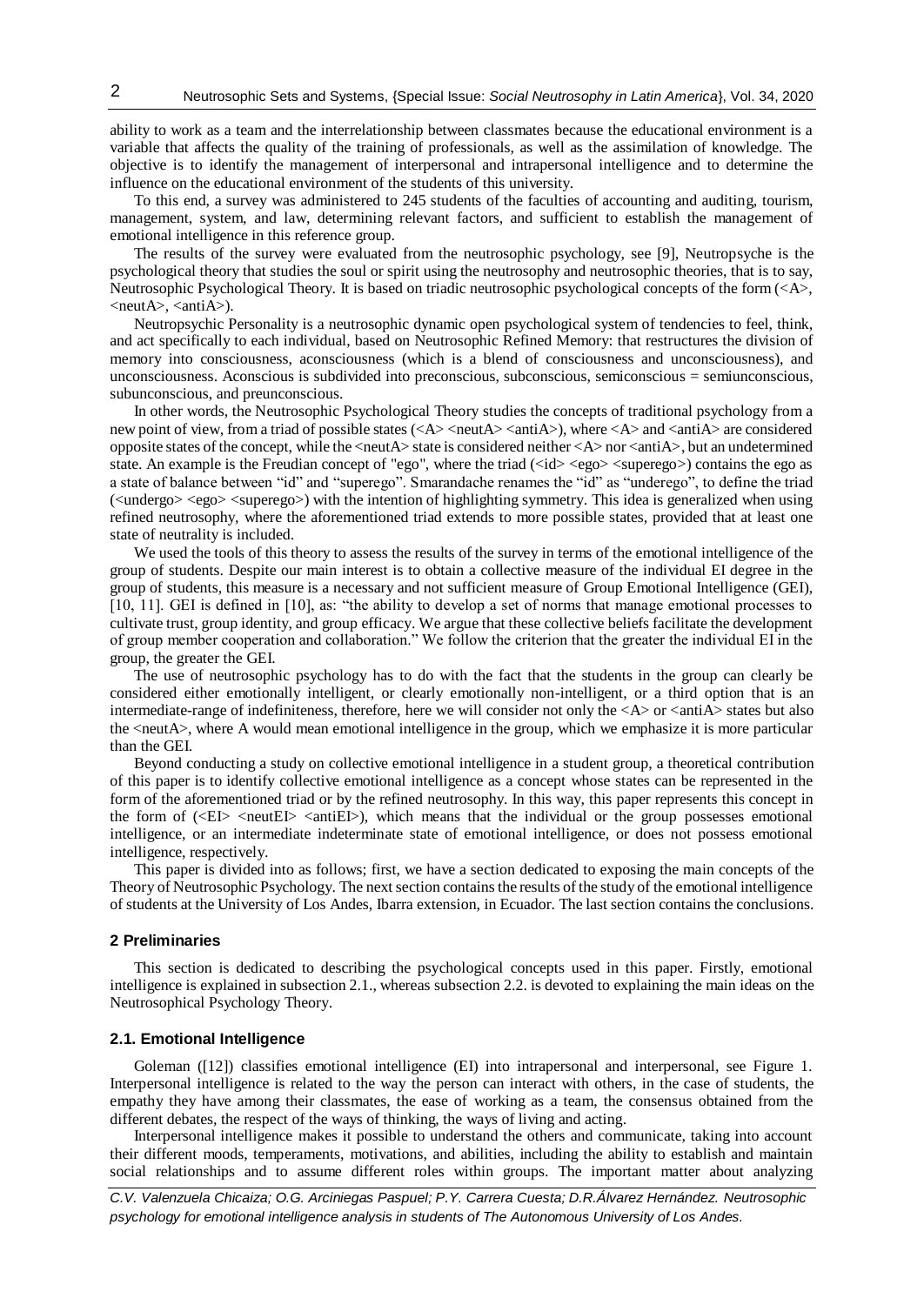interpersonal intelligence is that like every behavior, it is transmitted from parents to children, especially from the models that the former create, it includes abilities such as empathy and the ability to manage interpersonal relationships, see [13].

Based on the aforementioned ideas, interpersonal intelligence is the ability to understand others and interact effectively with them. It "includes sensitivity to facial expressions, voice, gestures, and postures, and the ability to respond", see [14]. On the other hand, intrapersonal intelligence, according to Campbell et al., see [15], has to do with "understand our thoughts and feelings. To the extent that we can raise our awareness, the relationship between our inner world and the outer world of experiences will be stronger". Like it is stated in [12]: "The development of emotional, intrapersonal, indicates the way how the person manages and controls himself, according to the tools acquired from their environment, expressing their feelings appropriately and effectively."



**Figure 1:** Emotional Intelligence components (Source [12])

The management of intrapersonal and interpersonal intelligence allows the individual to develop abilities and skills that differentiate him/her from other people, becoming worthy of society's recognition. Thus, the good control of emotional intelligence allows establishing relationships of friendship, work, studies, to know how to behave, to manage their different moods and feelings.

The little development of the emotional intelligence in students has an impact on low performance in the area of emotional and academic, therefore it is important to know what are the emotions experienced during the academic day so that they can somehow modulate and manage emotions, develop tolerance to control the frustrations of every day, to adopt a positive attitude with classmates, or prevent interpersonal conflict, improve the quality of life of the university, sort out the feelings and states of mind.

### **2.2. Neutrosophical Psychology Theory: Basic Concepts**

This section is dedicated to summarizing the main concepts and methods of the Neutrosophical Psychology Theory.

In [9] Smarandache makes reference to Sigmund Freud which divides memory into: conscious, preconscious, and unconscious. In the framework of neutrosophic psychology, it is defined as a third state which is called "aconscious", which means: to be ignorant, impassive, indifferent, senseless, and unfeeling.

Similarly, to the neutrosophic theory, neutrosophic psychology deals with concepts represented by  $(\langle A \rangle)$ , <neutA>, <antiA>), one of them is described as follows:

1) Conscious, meaning things that we are currently aware of, it corresponds to <A>.

2) Unconscious, which comprises things that we are not aware of; they are hard to access because they are deep inside our minds. It is the opposite of conscious, corresponding to  $\langle \text{antiAs} \rangle$ .

3) Aconscious, which etymologically means away from conscious and unconscious, or neither conscious nor unconscious, but in between, or a mixture of conscious and unconscious, a vague buffer zone between them. It corresponds to <neut A> or Indeterminacy, as in Neutrosophy.

Thus, the consciousness, aconsciousness, and unconsciousness are the sources of positive, neutral (or blended), and negative emotions, thoughts, and behaviors throughout our lifespan.

In human behavior, there exists a permanent interaction and discussion among conscious, unconscious, and aconscious. Sometimes people are mostly rational, sometimes they are mostly irrational, and others are indifferent.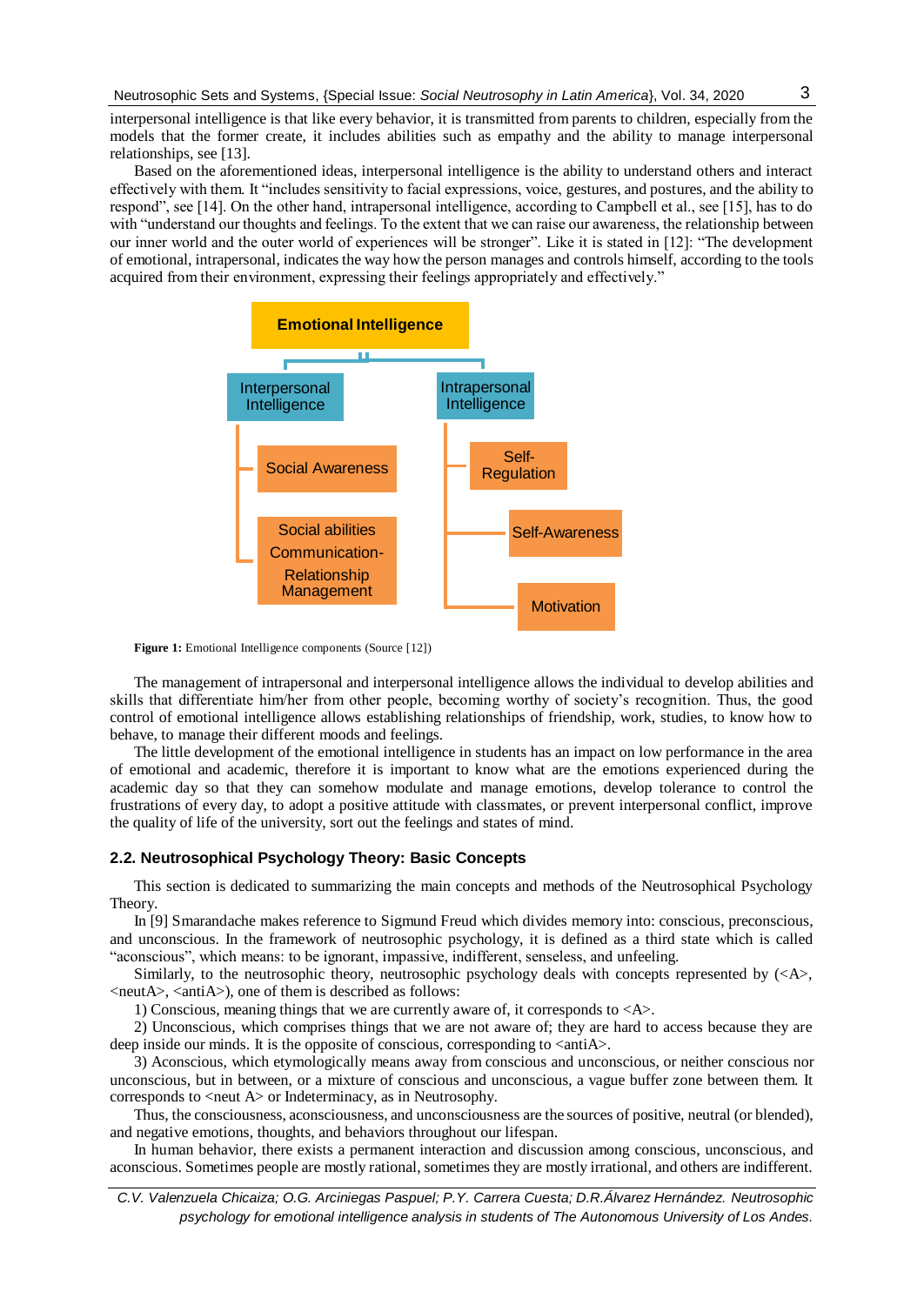The triple  $(< A > <$  neut  $A > <$  anti $A >$ ) is extended to the *discrete refined neutrosophic memory*, where  $(<\!A>_1, <\!A>_2, ..., <\!A>_1, < \mathit{neutA}>_1, < \mathit{neutA}>_2, ..., < \mathit{neutA}>_\mathrm{m}; < \mathit{antid}>_1, < \mathit{antA}>_2, ..., <$ *antiA*  $>$ <sub>n</sub>) are defined based on the refined neutrosophy, see [9, 16-17].

Also Smarandache in [9] cites Carl Jung who divided the unconsciousness into ([18]):

- Personal unconscious, which is specific to each individual, and comprises forgotten or suppressed conscious;
- Collective unconsciousness, which is characteristic to the whole human species, and comprises ancestral memories called "archetypes" (universal meaning images) and mental patterns as inherited psychic structures.

Smarandache adds the group unconscious, which is:

 Group unconsciousness, which is between the personal and collective unconsciousness. It is characteristic to a specific group that the individual belongs to, and has marked him/her mostly.

Equivalently, he extends the Jung's personal conscious and collective conscious to group conscious.

The aconsciousness has a degree of conscious (c), and a degree of the unconscious (u), where  $c \in [0,1]$ , and  $0 \leq c + u \leq 2$ .

In the neutrosophic psychology there is the following notation:

 $NL($ entity $) = (c, a, u)$  (1)

Where  $c =$  degree of conscious (truth),  $a =$  degree of acounscious (indeterminacy): not sure if it is conscious or unconscious, or a blend of both, and  $u =$  degree of the unconscious (falsehood), whereas, NL is the notation for Neutrosophic Logic semantic ([19,20]).

 $NL$ (conscious) = (1,0,0);  $NL$ (acounscious) = (0,1,0); and  $NL$ (unconscious) = (0,a,1), where a  $\in$ (0,1], leaving room for indeterminacy (unknown, unclear).

Given U a universe of discourse, A, B, and C subsets, then Neutrosophic Crisp Set of Type 2 satisfies the axioms:  $A \cap B = \emptyset$ ,  $B \cap C = \emptyset$ ,  $C \cap A = \emptyset$ , and  $A \cup B \cup C = U$ . Therefore, A, B, C form a disjoint partition of the universe of discourse U.

Refined Neutrosophic Crisp Set of Type 2 (and similarly for Types 1 and 3) is defined as:  $A = A_1 \cup A_2 \cup A_3$ ...  $\cup A_p$ ,  $B = B_1 \cup B_2 \cup ... \cup B_r$ ,  $C = C_1 \cup C_2 \cup ... \cup C_s$ , with  $A \cap B = B \cap C = C \cap A = \emptyset$ , where p, r, s are integers  $\geq 1$ ,  $p + r + s \geq 4$ , and  $A_i \cap A_j = \emptyset$  for  $i, j \in \{1, 2, ..., p\}$ ,  $i \neq j$ ;  $B_k \cap B_l = \emptyset$  for  $k, l \in \{1, 2, ..., p\}$  $\{1, 2, ..., r\}, k \neq 1; \text{ and } C_m \cap C_n = \emptyset \text{ for } m, n \in \{1, 2, ..., s\}, m \neq n.$ 

The Neutrospsychic Crisp Personality considers a human person as a universe of discourse U, and three disjoint sets which are the following ([9, 21]):

 $E = set of$  emotions of this person;

 $H = set of thought of this person;$ 

 $B = set of behaviors of this person.$ 

Therefore,  $U = E \cup H \cup B$ , with  $E \cap H = \emptyset$ ,  $H \cap B = \emptyset$ , and  $B \cap E = \emptyset$ . Thus,  $U = \langle E, H, B \rangle$ .

Also, the trait is measured by degrees of  $\langle \text{train}\rangle$  and degrees of  $\langle \text{anti}\rangle$ , such that each person is classified in a range between these two opposites and it is dynamic. Additionally, they include a middle position where there exists indeterminacy.

The most common pair trait-anti trait, are the following:

- Extraversion Introversion
- Conscientiousness Unconscientiousness
- Perfectionism Imperfectionism
- Sensitivism Insensitivism
- Novator Conservator
- Self Esteem Self NonEsteem
- Agreeableness Disagreeableness
- Openness to Intellect  $\&$  Experience Closeness to Intellect  $\&$  Experience
- Inhibition Disinhibition
- Flexibility Rigidity
- Emotivism [Neuroticism (Hans Eysenck)] Non-Emotivism
- Obsessionality Nonobsessionality
- Cautiousness Impulsivity
- Shyness Boldness
- $\bullet$  Honesty Dishonesty
- Hostility [Psychoticism (Hans Eysenck)] Nonhostility.

The *Neutrosophic Trait Operator* is the cumulative degree of individual x concerning both the Trait and the antiTrait, and it is defined as:

 $d_{\text{Trait\&ant}(\text{Trait}:S \rightarrow [-1,1])}$  (2) Where,  $d_{\text{Trait } \& \text{ antitrait}}(x) = d_{\text{Trait}}(x) + d_{\text{antitrait}}(x)$ .

To classify an individual as belonging to the trait or the anti trait, a threshold is defined and denoted by Thr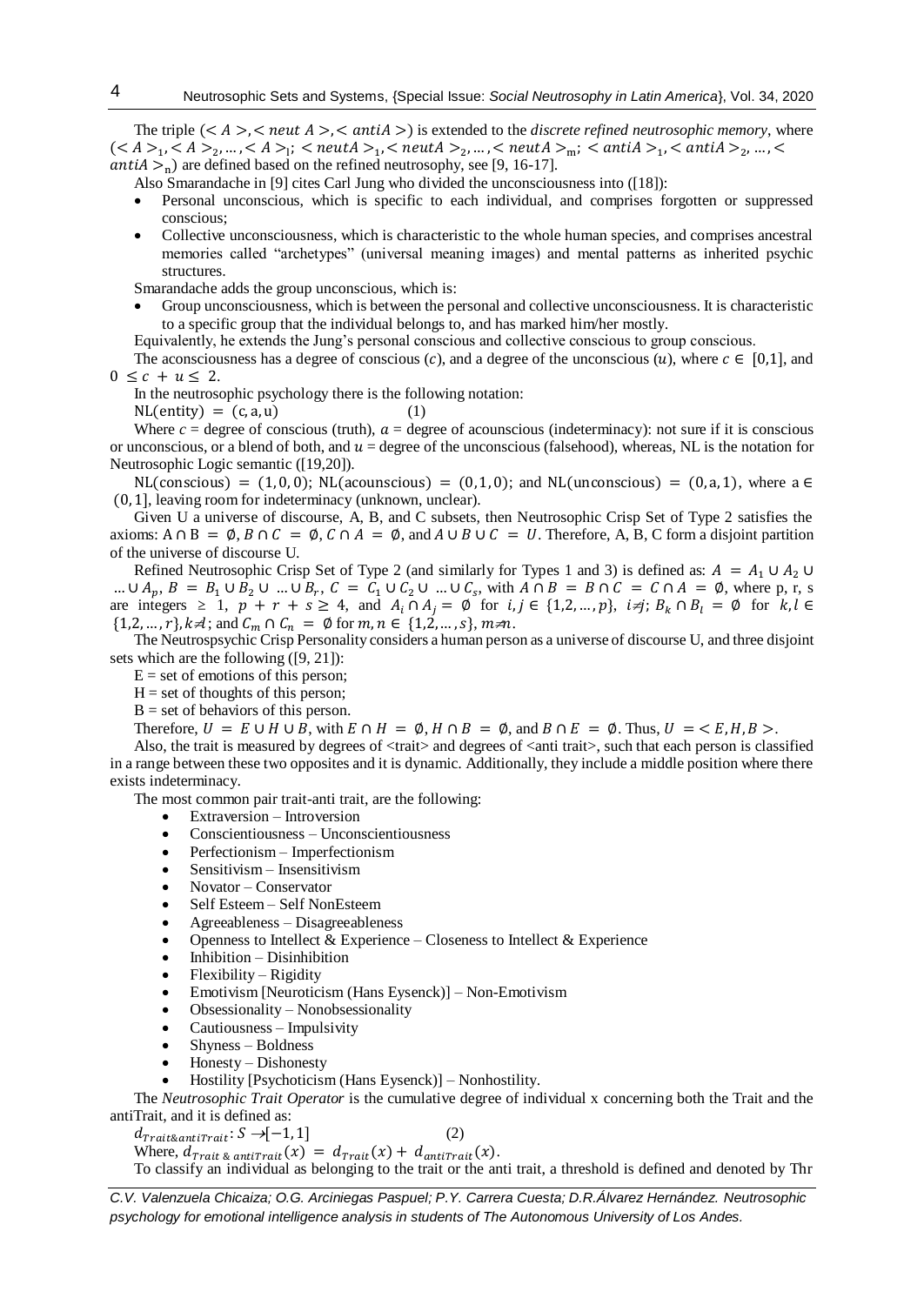for the trait, and antiThr for the anti trait, so that:

- If  $d_{\text{Trait\&antitrait}}(x) \geq +Thr$ , then the individual is categorized as definitively belonging to the Trait,
- $\bullet$  If  $d_{\text{Trait\&antifrait}}(x) \le -ant\$ Then the individual is categorized as definitively belonging to the antiTrait.
- If  $d_{\text{Trait\&antifrait}}(x) \in (-\varepsilon, +\varepsilon)$ , then the individual is categorized as been in a totally indeterminate state between the Trait and antiTrait.
- If  $d_{\text{Trait\&antitrait}} \in (\varepsilon, \text{Thr})$ , then the individual is categorized as mostly belonging to the Trait.
- If  $d_{\text{Trait\&ant}(\mathcal{X})} \in (-\text{antif} \, \text{Irr}, -\varepsilon)$ , then the individual is categorized as mostly belonging to the antiTrait.

The way to deal with  $d_{\text{Trait\&antifrait}}$  is illustrated as follows:

"Assume a psychiatrist, after many sessions, neutrosophic questionnaires and observations measured with neutrosophic statistics, has gotten to the conclusion that George P.'s two temperament dimensions are estimated with a certain accuracy as:

- degree of stable (trait) is  $d_{GP}(stable) = 0.2 \in [0, 1],$ <br>degree of unstable (antiTrait) is  $d_{CP}(unstable) = -0$
- degree of unstable (antiTrait) is  $d_{GP}(unstable) = -0.5 \in [-1, 0]$ ;and<br>
degree of extroverted (trait) is  $d_{CP}(extrup{overed}) = 0.9 \in [0, 1]$ .
- degree of extroverted (trait) is  $d_{GP}$  (extroverted) = 0.9  $\in [0,1]$ ,
- degree of introverted (antiTrait) is  $d_{GP}$  (introverted) = −0.3 ∈ [−1,0].<br>Then  $d_{CP}$  extends  $\epsilon$  constables (x) =  $d_{CP}$  (extends) +  $d_{CP}$  (extends) = 0.2 + (−0)

 $d_{GD < stable > \< unstable}$  =  $d_{GP (stable)} + d_{GP (unstable)} = 0.2 + (-0.5) = -0.3$ , and  $d_{GD \leq extroverted > \< introverted >}(x) = d_{GP(extroverted)} + d_{GP(introverted)} = 0.9 + (-0.3) = +0.6."$ 

#### **3 Results and Discussion**

From now on, this section contains the results and discussion for measuring the emotional intelligence in students of The Autonomous University of Los Andes, Ecuador.

## **3.1. Results**

In this subsection, it is described the results obtained from the survey and its processing using statistical and neutrosophic psychology tools. The details of the statistical sampling are the following:

The population under study was made up of 674 students of the Autonomous University of Los Andes, Ibarra extension, being a relatively large number; the sample was calculated using formula 3.

$$
n = \frac{Nz^2pq}{d^2(N-1)+z^2pq}
$$
 (3)

Where:

 $N = Size$  of the students' population (674).

 $z = 1.96$  (95% confidence level).

 $p =$  probability of success (in this case 50% or 0.5).

 $q = 1 - p$  (in this case 1-0.5 = 0.5).

 $d =$  Permissible error (5% or 0.05).

$$
n = \frac{674 * 1.96^{2} * 0.5 * 0.5}{0.05^{2} * (674 - 1) + 1.96^{2} * 0.5 * 0.5} \approx 245
$$

Let us recall that Equation 3 is widely used to calculate the size of a random sample drawn from the population being studied so that this sample is significant for the entire population. The value of z is obtained as the confidence level according to the values of the standard normal distribution  $N(0, 1)$ . d is the sampling error, the smaller it is, the more accurate the inference of the population parameters will be from the calculated parameters of the extracted sample. The value of p corresponds to the proportion of elements in the population that satisfy the study characteristic, while q is the proportion of those that do not. When this proportion is unknown,  $p = q = 0.5$  is considered, [22].

The data collection technique was the semi-structured survey, consisting of three informative questions such as age, career, and course, as well as 15 questions related to the management of intrapersonal and interpersonal intelligence. The instrument was applied to 245 students of the full-time teaching modality, of the studies of accounting and auditing, administration, systems, tourism, and law.

The following variables were measured according to the questions that were asked in the survey, where the used measurement scales appear between parentheses:

V1: Knowledge about emotional intelligence (Much, More or less, Little, Nothing),

V2: Relationship with classmates (Very good, Good, Regular, Bad),

V3: Tolerance to their peers for their way of being (Much, More or less, Little, Nothing),

V4: Relationship with classmates and forms of work (Very good, Good, More or less, Bad),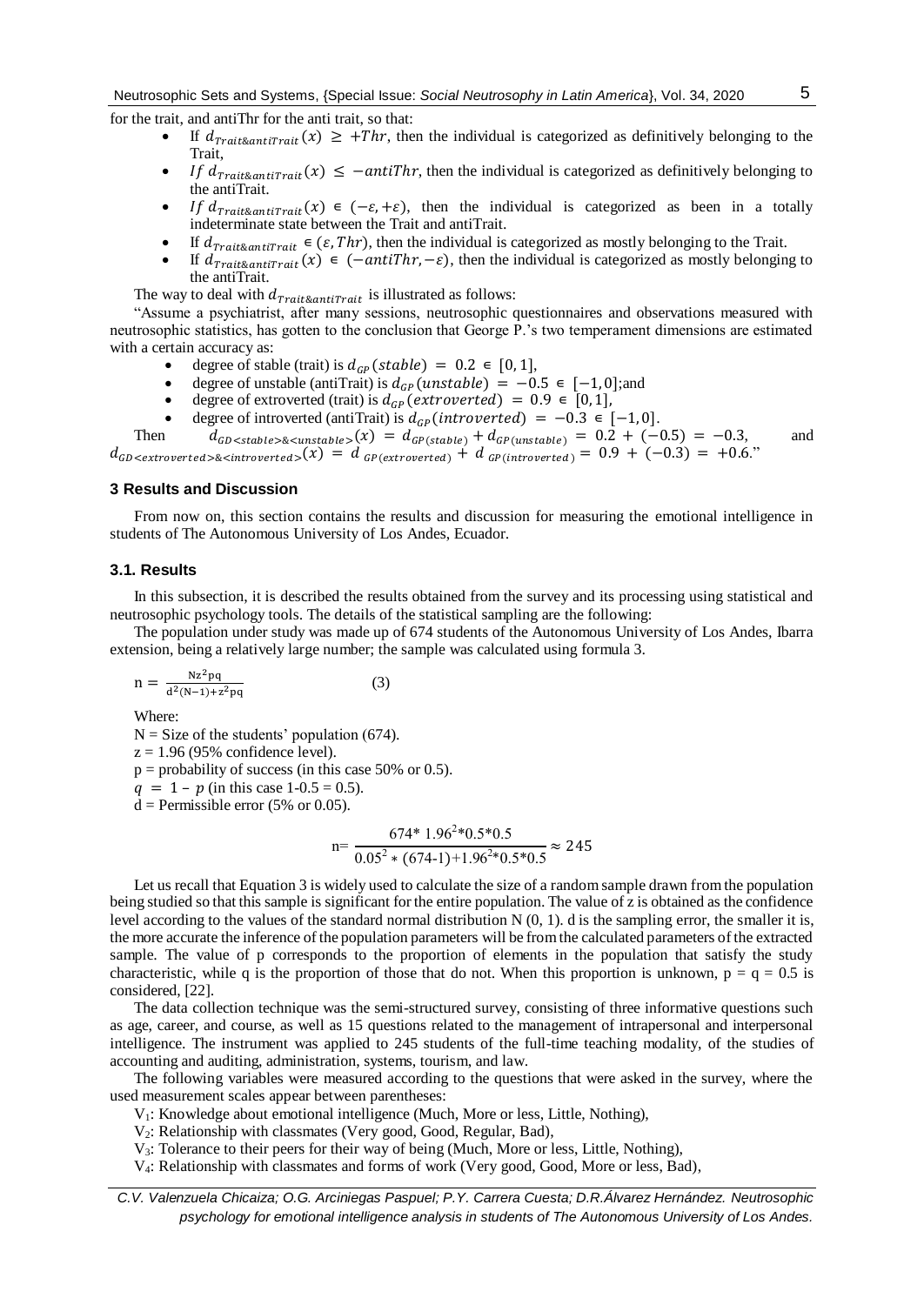V<sub>5</sub>: Sudden mood swings (Common, Uncommon, Never),

V6: Extra-verbal demonstration form of problems (To know how to control the impulses, Gestures, Sweating, Actions, Expressions),

V7: Emotions during the exhibitions (Adequate, Tremors, Sweating, Stress, Headaches).

Each of the above results was classified as an Emotional Intelligence Indicator (Much, Very Good, Good, Never, Uncommon, To know how to control the impulses, and Adequate), which are denoted by <EI>, Indicator of Emotional Non-Intelligence (Little, Nothing, Bad, Frequent, Common, Gestures, Sweating, Actions, Expressions, Tremors, Sweating, Stress,), which are denoted by <Anti EI>, and finally indicators of indeterminacy denoted by <Neut EI>, which are (More or less, Regular).

The results of the survey were shown in Table 1.

| Variable       | <ei></ei> | $\langle$ Neut EI $>$ | $\triangle$ Anti EI $>$ |  |
|----------------|-----------|-----------------------|-------------------------|--|
| V <sub>1</sub> | 51%       | 10%                   | 39%                     |  |
| V <sub>2</sub> | 57%       | 4%                    | 39%                     |  |
| $V_3$          | 63.8%     | 6%                    | 30.2%                   |  |
| $V_4$          | 89%       | 5%                    | 6%                      |  |
| $V_5$          | 50.6%     | 0%                    | 49.4%                   |  |
| $V_6$          | 49%       | 0%                    | 51%                     |  |
| V <sub>7</sub> | 72%       | 0%                    | 28%                     |  |

Table 1: Results of the survey classified in percent of <EI>, <Neut EI>, and <Anti EI> responses.

The results in Table 1, were processed as follows:

- 1. The data were divided by 100, to normalize in the interval [0, 1].
- 2. The normalized <Anti EI> values are multiplied by -1, the normalized <EI> values remain positive.
- An index was determined for each of the variables with the support of formula 2, with  $d_{\text{CE}>\< \text{Anti}}(x)$ .
- 3. The general state of the individual Emotional Intelligence for the members of the group of study is calculated by the mean of the values of the previous point, thus, the mean over  $\langle$ EI $>$ , and over  $\langle$ Anti EI $>$ are calculated, and formula 2 is applied to the results.

Let us note that the extension to the interval [-1, 1] corresponds to the bipolar representation of neutrosophy, [16].

The calculations are given in Table 2.

| Variable           | < EI>      | $\langle$ Neut EI $>$ | $\langle$ Anti EI $>$ | $d_{\le E I > \& \le Anti E I > \&$ |
|--------------------|------------|-----------------------|-----------------------|-------------------------------------|
| $V_1$              | $+0.51$    | 0.10                  | $-0.39$               | 0.12                                |
| V <sub>2</sub>     | $+0.57$    | 0.04                  | $-0.39$               | 0.18                                |
| $V_3$              | $+0.638$   | 0.06                  | $-0.302$              | 0.336                               |
| $V_4$              | $+0.89$    | 0.05                  | $-0.06$               | 0.83                                |
| V <sub>5</sub>     | $+0.506$   | 0.00                  | $-0.494$              | 0.012                               |
| $V_6$              | $+0.49$    | 0.00                  | $-0.51$               | $-0.02$                             |
| V <sub>7</sub>     | $+0.72$    | 0.00                  | $-0.28$               | 0.44                                |
| Aggregated results | $+0.61771$ | 0.035714              | $-0.34657$            | 0.27114                             |

**Table 2:** Processing of <EI>, <Neut EI>, and <Anti EI>, utilizing  $d_{\text{cED-}\&\text{Anti E1}}$  for each variable and the final result...

It can be seen that according to Table 2, although the <EI><Anti EI> balance is favorable to the first one, the index 0.27114 is not very high, where the variables  $V_1$ ,  $V_2$ ,  $V_5$ , and  $V_6$ , are either negative or not high.

## **3.2. Discussion**

The subject of neutrosophic psychology is still unexplored in terms of creating tools to study classical branches of psychology from this novel point of view. In this paper, we have set out to address the issue of collective emotional intelligence in student groups at a university in Ecuador. Basically, it is a statistical study where the data is processed in a non-classical way. Instead of interpreting the results according to the percentage of students who meet certain characteristics that indicate emotional intelligence, this paper proposes a neutrosophic approach where explicitly takes into account the intermediate state of indeterminacy or borderline.

It is important to consider this borderline state because we are studying a complex phenomenon, which depends not only on the personality of the group members but also on the social interaction among them; see [23-25]. The complexity is also consequence of the way that classmates and teachers are gathered, which is not based on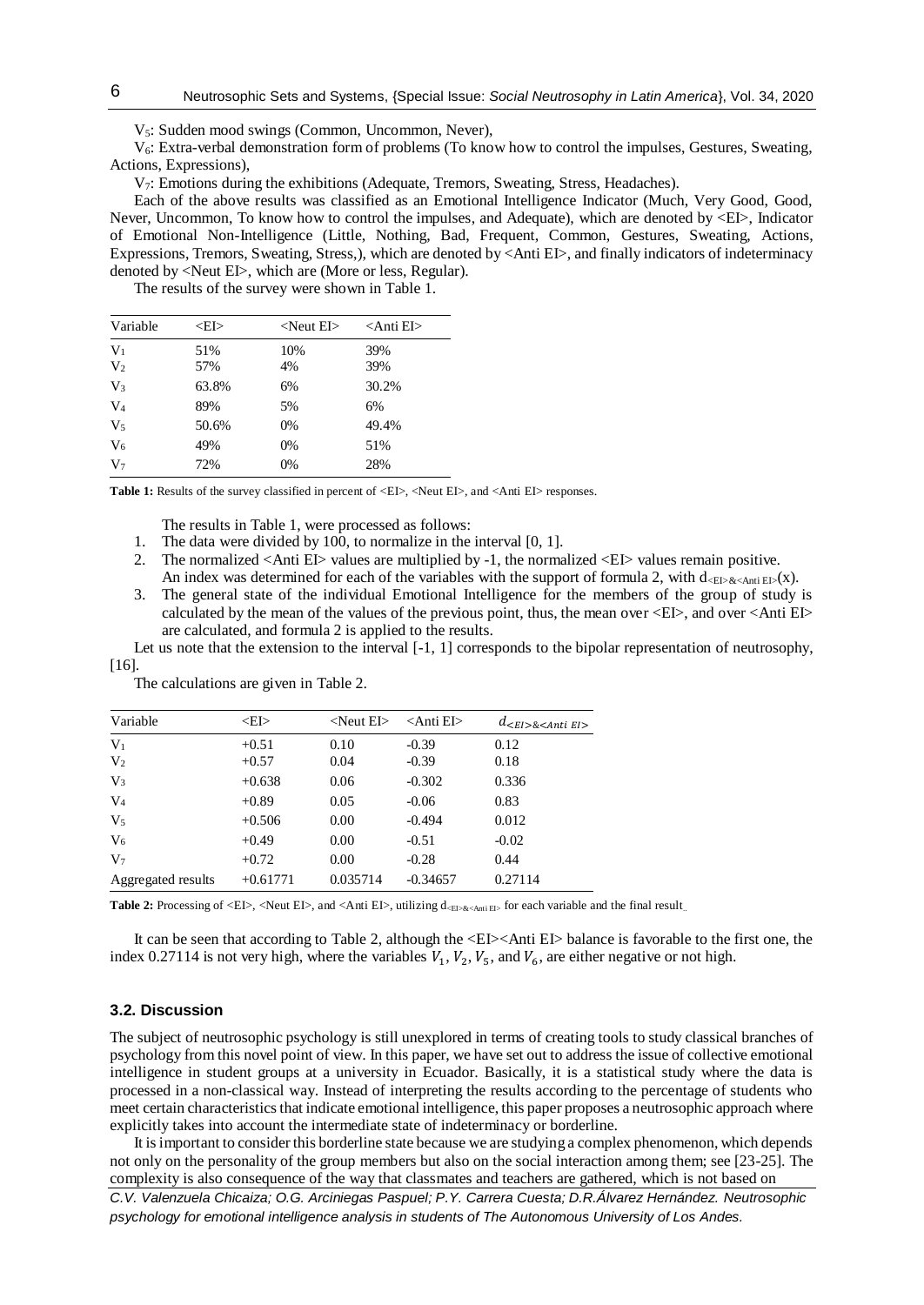empathy or spontaneity. On the other hand, classic statistical study allows us to make inferences on the situation of a population regarding certain characteristics that are investigated at a certain moment in the time, and do not consider the dynamic of human interactions.

Borderline states in dynamic phenomena are indeterminate, imprecise, thus, we cannot predict easily what the trend of the phenomenon is, either to a desirable state or an undesirable state. In this research, there is an indeterminate state of existence of group emotional intelligence, since the obtained index is not high, which is why the result is very close to being borderline, and therefore we do not know if the groups evolve to a not emotional intelligence state, or conversely if the collective emotional intelligence will be reinforced.

Let us point out that the study that is carried out can be deepened even more, where two rational principles are followed, but they need to be corroborated experimentally. These principles are, (1) We considered that the variables used to measure emotional intelligence in this paper are sufficient to measure the collective emotional intelligence of a group of university students (2) A high individual emotional intelligence of all students positively entails a high collective emotional intelligence. Both principles deserve a deeper study, although in this research they are regarded as axioms because of their rationality.

An interesting matter to explore in the future is to substitute the classical statistic by the emergent neutrosophic statistics, which is applied in many fields, see [26-30].

## **Conclusion**

This paper was dedicated to analyze and evaluate emotional intelligence in a group of 245 randomly selected students at the Autonomous University of Los Andes, Ibarra extension, Ecuador. The study was conducted through a survey of these students, to measure seven variables, the results of which were classified as Emotional Intelligence indicator (<EI>), non-Emotional Intelligence indicator (<Anti EI>), and Indeterminate (<Neut EI >). The balance <EI><Anti EI> was calculated, for each variable as well as the total average, and the following deficiencies were detected:

- There is not sufficient knowledge of the concept of emotional intelligence in the group.
- The relationship among classmates is not sufficiently good.
- Students have sudden mood swings in a manner not sufficiently adequate.
- The extra-verbal demonstration of problems is slightly negative.

Because a significant random sample of the student population was used, these results can be generalized to the entire student population of the University.

#### **References**

- [1] Gardner, H. (2016). *Structures of the mind: Multiple intelligence theory (Estructuras de la mente: La teoría de las inteligencias múltiples)(In Spanish)*. Mexico: Fondo de Cultura Económica.
- [2] Galera, E. (2015). *Relationship among multiple intelligence, creativity, and academic performance in mathematics to select optative subjects (Relación entre inteligencias múltiples, creatividad y rendimiento académico en matemáticas para la elección de materias optativas)(In Spanish)*. Spain: Lulu Press Inc.
- [3] Guerri, M. (2016). *Emotional intelligence: a useful guide to improve your life (Inteligencia emocional: Una guía útil para mejorar tu vida)(In Spanish)*. Spain: Mestas Ediciones.
- [4] Batista-Hernández, N., and Valcárcel-Izquierdo, N. (2018). Determination of prefeasibility in the application of a pedagogical strategy for the formation of the competence undertake in pre-university education as a contribution to the integral formation of the student (Determinación de la prefactibilidad en la aplicación de una estrategia pedagógica para la formación de la competencia Emprender en la educación preuniversitaria como contribución a la formación integral del estudiante)(In Spanish). *Dilemas Contemporáneos: Educación, Política y Valores, 2018*  (Special Issue), 1-13.
- [5] Batista-Hernandez, N., Ruilova-Cueva, M. B., and Mazacón, B. N. (2019). Prospective analysis of public management scenarios modeled by the Fuzzy Delphi method. *Neutrosophic Sets and Systems, 26*(1), 114-119.
- [6] Estupiñán-Ricardo, J., and Litardo, K.-d.-M. (2017). The influence of the neurolinguistic programme in the university students at the Republic of Ecuador (La influencia de la programación neurolingüística en estudiantes universitarios en la República de Ecuador)(In Spanish). *Luz, 16*(1), 104-113.
- [7] Leyva-Vázquez, M., Smarandache, F., and Estupiñán-Ricardo, J. (2018). Artificial intelligence: challenges, perspectives and neutrosophy role.(Master Conference). *Dilemas Contemporáneos: Educación, Política y Valores, 6*(Special).
- [8] Goleman, D. (2012). *Emotional intelligence (Inteligencia emocional)(In Spanish)*. Spain: Editorial Kairós.
- [9] Smarandache, F. (2018). *Neutropsychic Personality: A mathematical approach to psychology*. Brussels: Pons.
- [10] Ghuman, U. (2011) Building a model of group emotional intelligence *Team Performance Management: An International Journal, 17*(7/8), 418 – 439.
- [11] Peterson, C. H. (2012) The Individual Regulation Component of Group Emotional Intelligence: Measure Development and Validation *The Journal for Specialists in Group Work*, *37*(3), 232-251.
- [12] Goleman, D. (2007). *Emotional Intelligence*. New York: Batann Books.Millares, P. (2014). *Research and Innovation in children's education (Investigación e Innovación en Educación Infantil)(In Spanish)*. Murcia: Universidad de
- *C.V. Valenzuela Chicaiza; O.G. Arciniegas Paspuel; P.Y. Carrera Cuesta; D.R.Álvarez Hernández. Neutrosophic psychology for emotional intelligence analysis in students of The Autonomous University of Los Andes.*